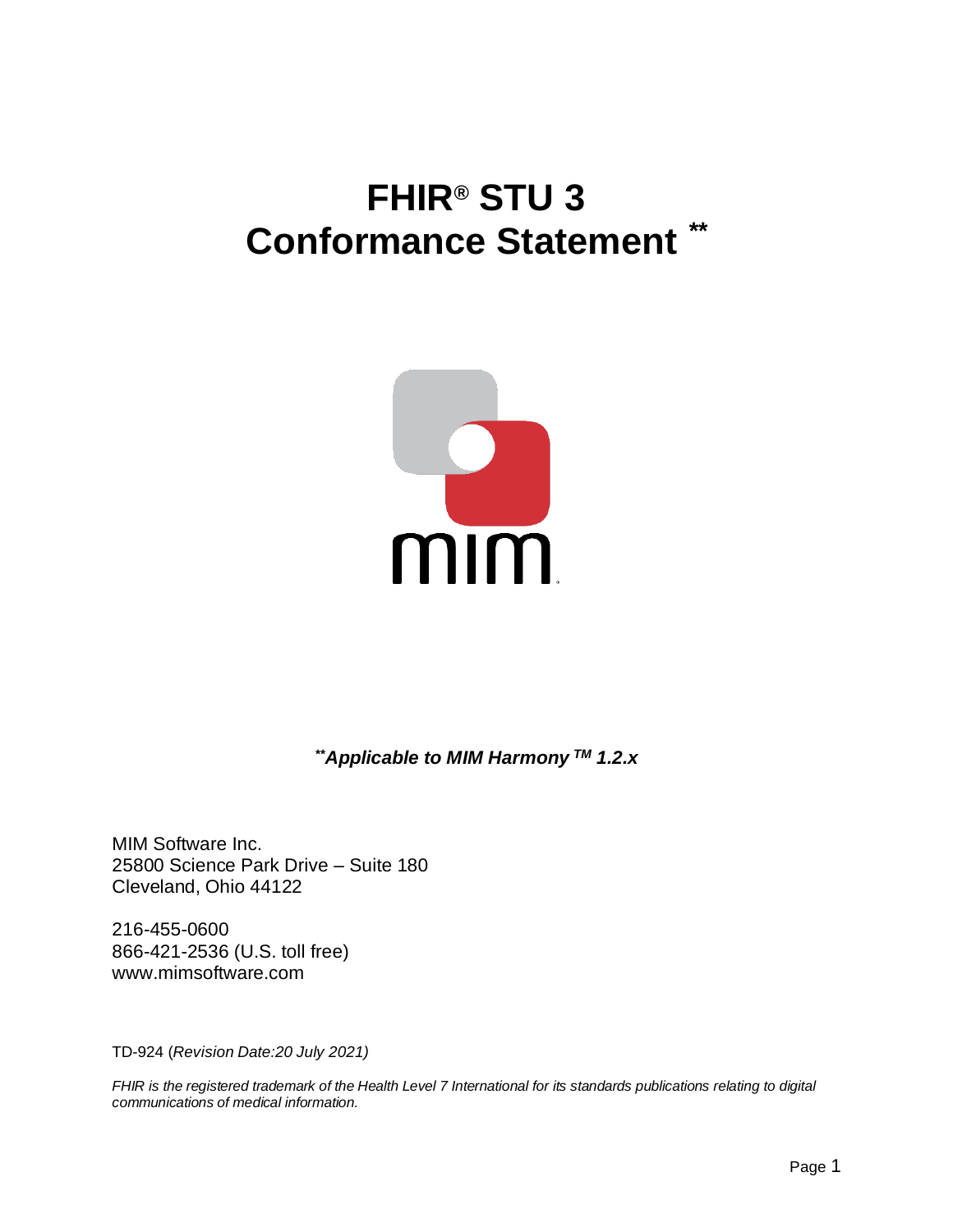## *1 Revision History*

| <b>Issue Date:</b> | <b>Prepared by:</b> | <b>Description of Change:</b>                                                                                                                                                                                                                                                                                                                                |
|--------------------|---------------------|--------------------------------------------------------------------------------------------------------------------------------------------------------------------------------------------------------------------------------------------------------------------------------------------------------------------------------------------------------------|
| 10/20/2020         | M. Lukas            | <b>Initial Release</b>                                                                                                                                                                                                                                                                                                                                       |
| 2/2/2021           | M. Lukas            | Updated Section 5 "Capability Statement Example"<br>to match MIM Harmony 1.1.0's version of the<br>statement. This update to the statement contains no<br>changes to supported resources and their<br>interactions; it only contains minor changes to<br>reference links for supported resources and a minor<br>update to the 3.0.2 FHIR version from 3.0.1. |
| 7/20/2021          | M. Lukas            | Updated Section 5 "Capability Statement Example"<br>to match MIM Harmony 1.2.0's version of the<br>statement. This update to the statement contains no<br>changes to supported resources and their<br>interactions; it only contains an update to the<br>server's version and timestamp information, and<br>example domain.                                  |
|                    |                     |                                                                                                                                                                                                                                                                                                                                                              |
|                    |                     |                                                                                                                                                                                                                                                                                                                                                              |
|                    |                     |                                                                                                                                                                                                                                                                                                                                                              |
|                    |                     |                                                                                                                                                                                                                                                                                                                                                              |
|                    |                     |                                                                                                                                                                                                                                                                                                                                                              |
|                    |                     |                                                                                                                                                                                                                                                                                                                                                              |
|                    |                     |                                                                                                                                                                                                                                                                                                                                                              |
|                    |                     |                                                                                                                                                                                                                                                                                                                                                              |
|                    |                     |                                                                                                                                                                                                                                                                                                                                                              |
|                    |                     |                                                                                                                                                                                                                                                                                                                                                              |
|                    |                     |                                                                                                                                                                                                                                                                                                                                                              |
|                    |                     |                                                                                                                                                                                                                                                                                                                                                              |
|                    |                     |                                                                                                                                                                                                                                                                                                                                                              |
|                    |                     |                                                                                                                                                                                                                                                                                                                                                              |
|                    |                     |                                                                                                                                                                                                                                                                                                                                                              |
|                    |                     |                                                                                                                                                                                                                                                                                                                                                              |

## *2 Copyright Statement*

MIM FHIR Conformance Statement

© 2003 - 2021 MIM Software Inc., All Rights Reserved.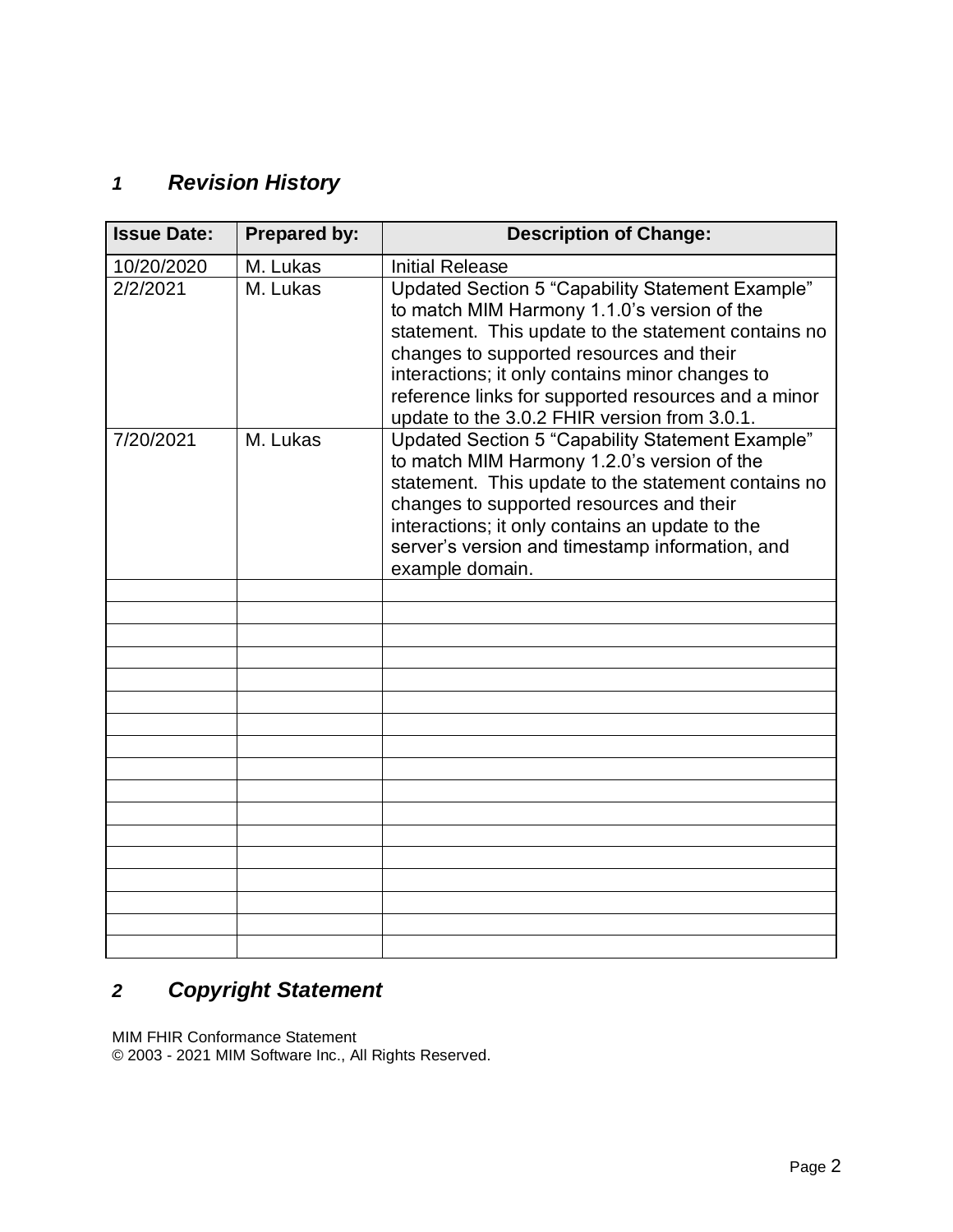#### *3 Disclaimer*

MIM Software Inc. has taken care to ensure the accuracy of this document. However, MIM Software assumes no liability for errors or omissions and reserves the right to make changes without further notice to any products herein to improve reliability, function, or design. MIM Software provides this guide without warranty of any kind, implied or expressed, including, but not limited to, the implied warranties of merchantability and fitness for a particular purpose. MIM Software may make improvements or changes in the product(s) and/or program(s) described in this guide at any time and reserves the right to revise this guide without obligation on the part of MIM Software to provide notification of such revision or change. Additionally, while developing the MIM Harmony platform, care has been taken to ensure conformance to a subset of the interactions and resources described by the RESTful API exchange framework of version 3.0.2 (STU 3) of the Fast Healthcare Interoperability Resources (FHIR) specification published by Health Level 7 International (HL7). However, the user must perform acceptance testing to verify that

the MIM Harmony platform meets the requirements for their given configuration. The acceptance testing must include all representative resources intended for transfer, all supported types of transfers desired for a type of resource, and clinical evaluation of each representative resource on the receiving end after each desired type of transfer.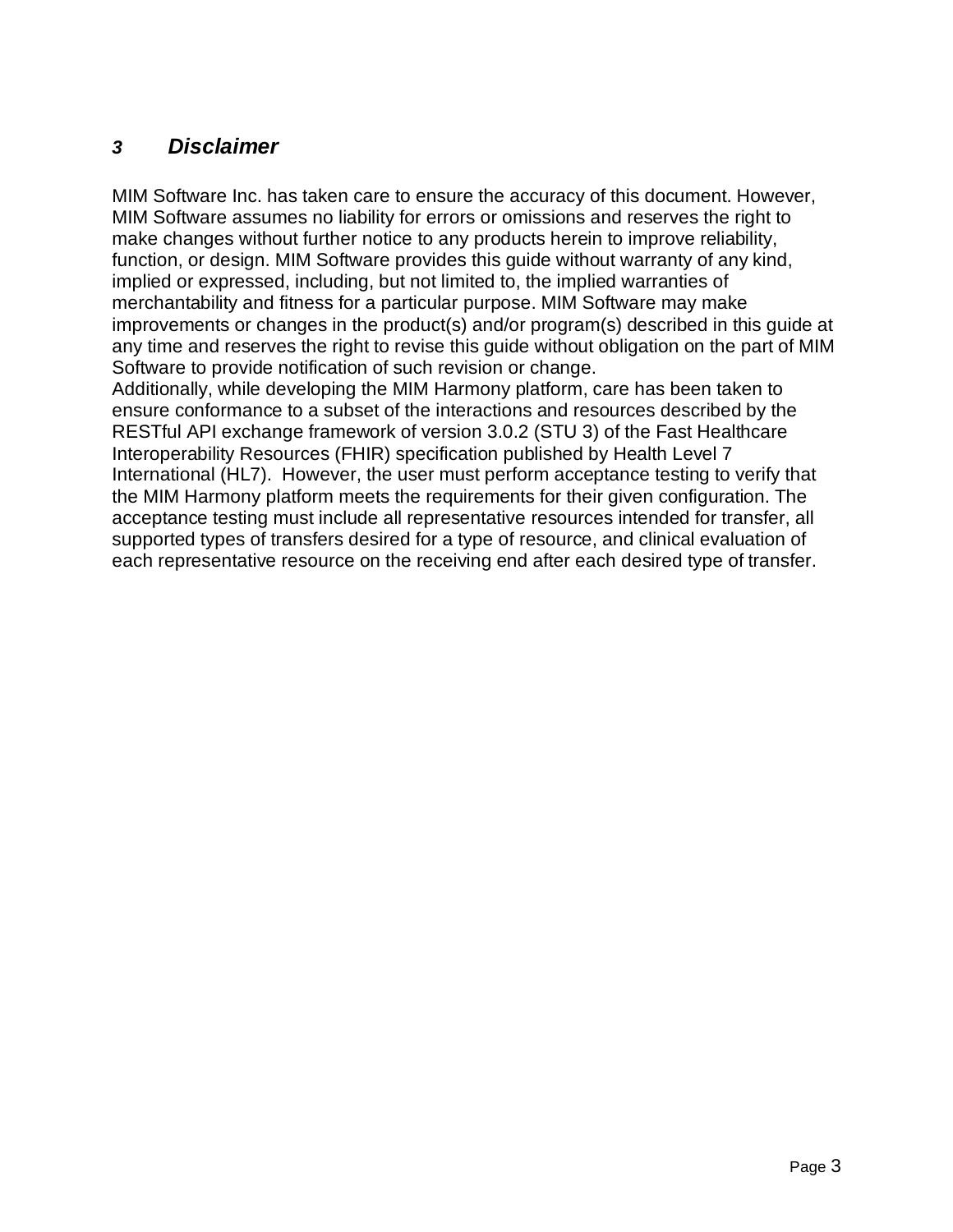### *4 Conformance Statement Overview*

The supported subset of FHIR interactions and resources is described in the Capability Statement FHIR resource published by each MIM Harmony platform installation at its Capability Statement HTTP URL path, which is /fhir/metadata. The Capability Statement can be produced in either JSON or XML format by appending ? format=json or ? format=xml to the path, respectively. For example, for a server running with the IP address 192.168.1.1, that server's Capability Statement can be accessed in JSON form at https://192.168.1.1/fhir/metadata? format=json.

The Capability Statement also includes information specific to the server from which it is published, including the MIM Harmony platform version, build number, and FHIR base URL.

An example Capability Statement follows on the next page.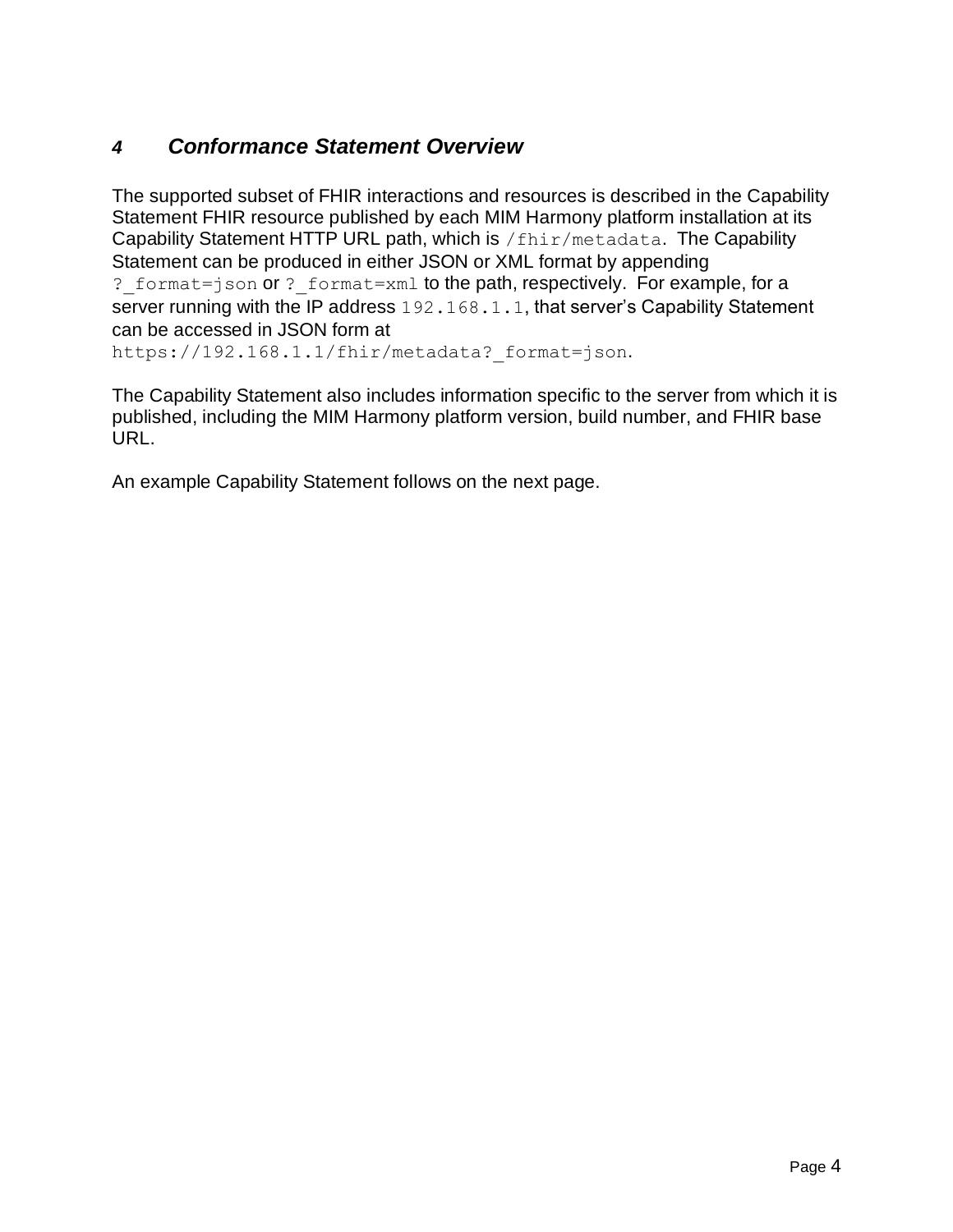#### *5 Capability Statement Example*

{

```
 "resourceType": "CapabilityStatement",
 "status": "active",
 "date": "2021-07-15T15:09:01-04:00",
 "publisher": "MIM Software Inc.",
 "kind": "instance",
 "software": {
   "name": "MIM Web Platform FHIR Server",
   "version": "1.2.0-L715-05"
 },
 "implementation": {
   "description": "HAPI FHIR",
   "url": "https://ExampleDomain/fhir"
 },
 "fhirVersion": "3.0.2",
 "acceptUnknown": "extensions",
 "format": [ "application/fhir+xml", "application/fhir+json" ],
 "rest": [ {
   "mode": "server",
   "security": {
     "service": [ {
       "coding": [ {
         "system": "http://hl7.org/fhir/restful-security-service",
         "code": "Basic",
         "display": "Basic"
       } ]
     } ]
   },
   "resource": [ {
     "type": "ActivityDefinition",
     "profile": {
       "reference": "http://hl7.org/fhir/Profile/ActivityDefinition"
     },
     "interaction": [ {
       "code": "read"
    }, { } "code": "update"
    }, \{ "code": "delete"
    }, { } "code": "create"
    }, { "code": "search-type"
     } ],
     "conditionalCreate": true,
     "searchParam": [ {
       "name": "_id",
       "type": "token",
       "documentation": "The ID of the resource"
    }, { }"name": " lastUpdated",
       "type": "date"
```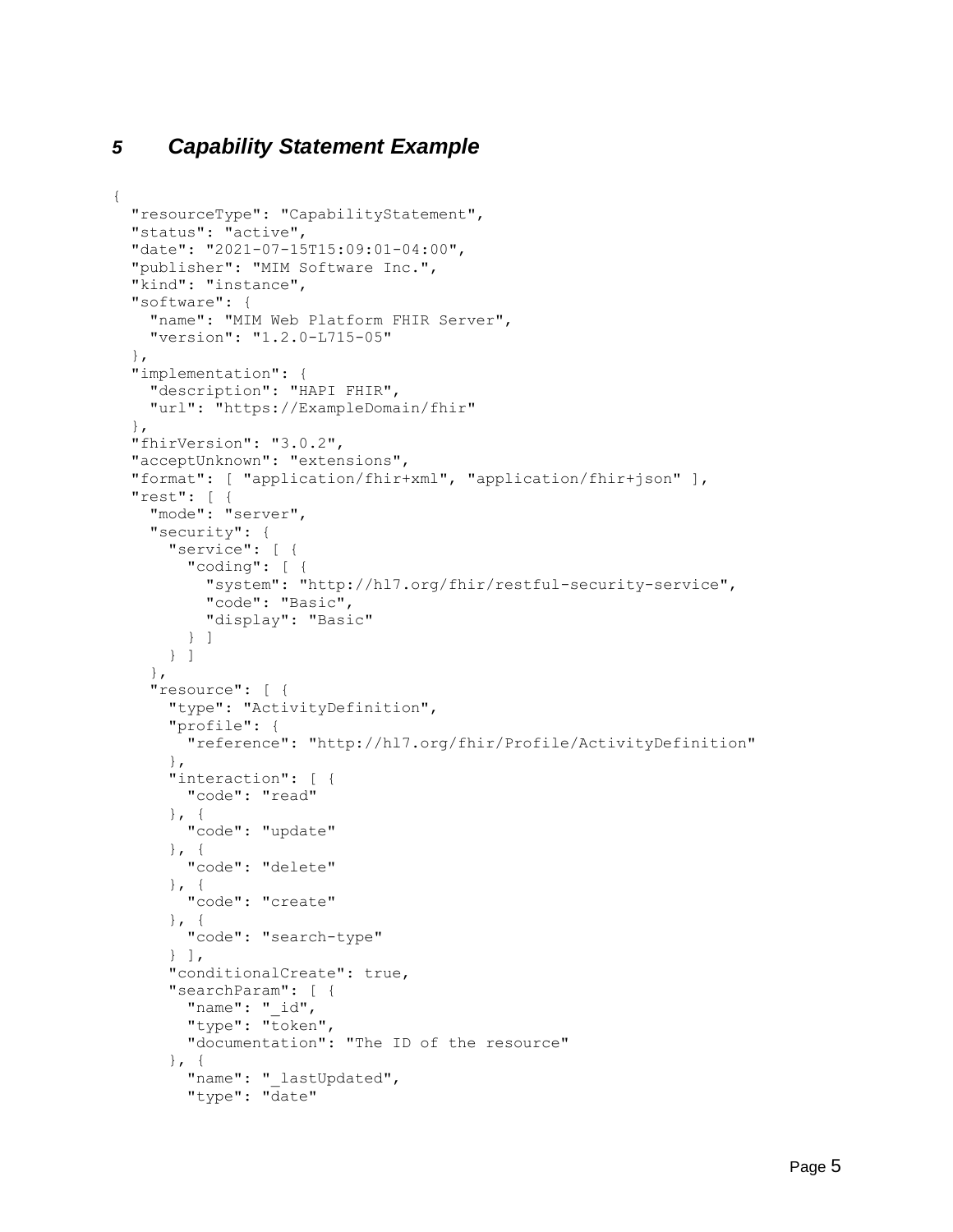```
 } ]
    }, { } "type": "Appointment",
       "profile": {
         "reference": "http://hl7.org/fhir/Profile/Appointment"
       },
       "interaction": [ {
         "code": "read"
\}, {
 "code": "update"
      }, { } "code": "delete"
      }, { } "code": "create"
       }, {
         "code": "search-type"
       } ],
       "conditionalCreate": true,
       "searchParam": [ {
         "name": "_id",
        "type": "token",
         "documentation": "The ID of the resource"
       }, {
        "name": " lastUpdated",
         "type": "date"
       } ]
     }, {
       "type": "AuditEvent",
       "profile": {
         "reference": "http://hl7.org/fhir/Profile/AuditEvent"
       },
       "interaction": [ {
         "code": "read"
      }, { } "code": "search-type"
      \} ],
       "searchParam": [ {
         "name": "_id",
         "type": "token",
         "documentation": "The ID of the resource"
      }, { } "name": "action",
         "type": "token",
         "documentation": "Type of action performed during the event"
      }, { } "name": "address",
         "type": "string",
         "documentation": "Identifier for the network access point of the user 
device"
      }, \{ "name": "agent",
         "type": "reference",
         "documentation": "Direct reference to resource"
      }, { } "name": "date",
```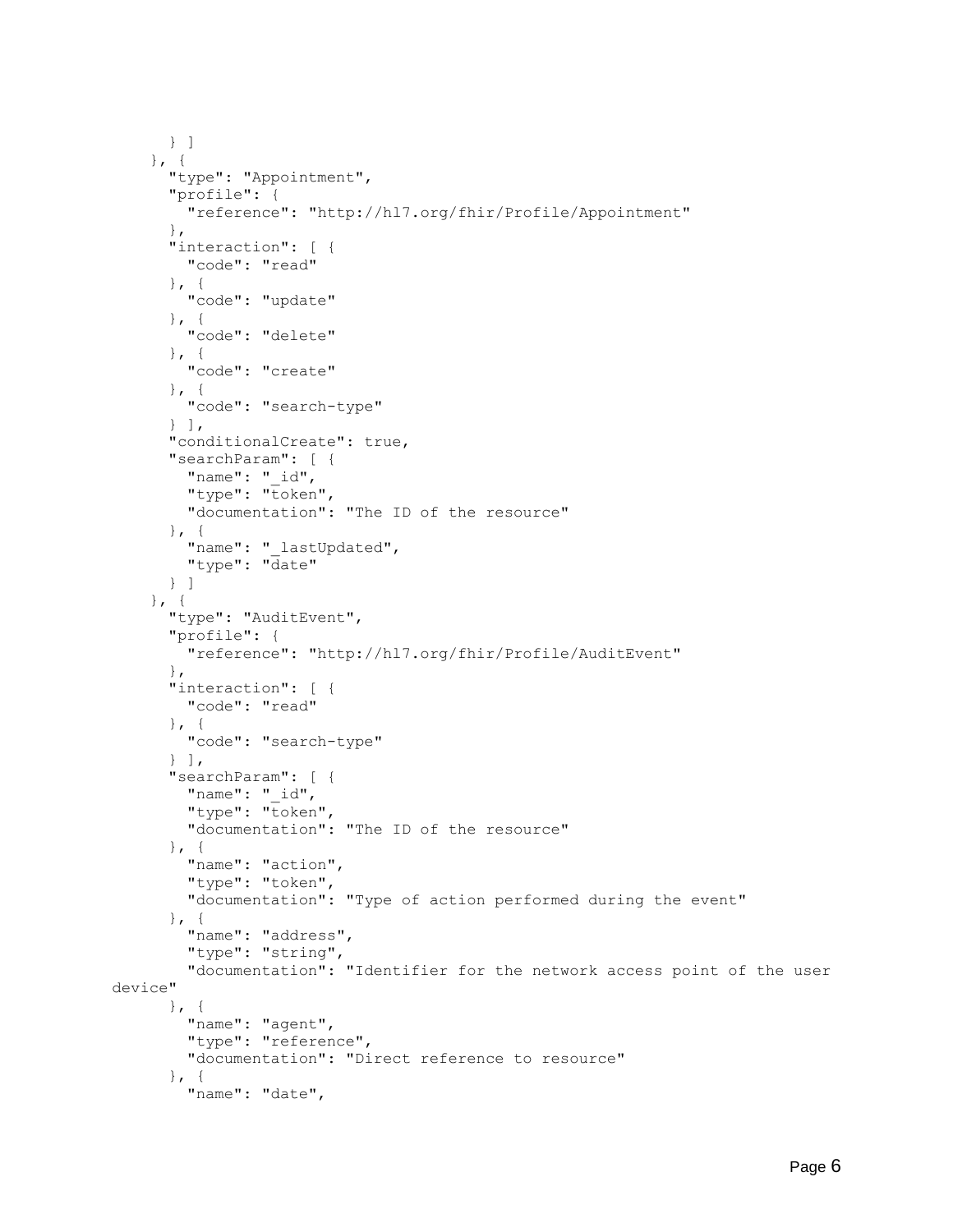```
 "type": "date",
     "documentation": "Time when the event occurred on source"
  }, \{"name": "entity",
     "type": "reference",
     "documentation": "Specific instance of resource"
  }, { } "name": "entity-id",
     "type": "token",
     "documentation": "Specific instance of object"
  }, { }"name": "outcome",
     "type": "token",
     "documentation": "Whether the event succeeded or failed"
  }, { }"name": "subtype",
     "type": "token",
     "documentation": "More specific type/id for the event"
  }, { }"name": "type",
     "type": "token",
     "documentation": "Type/identifier of event"
   } ]
 }, {
   "type": "CareTeam",
   "profile": {
     "reference": "http://hl7.org/fhir/Profile/CareTeam"
   },
   "interaction": [ {
     "code": "read"
  }, { } "code": "update"
  }, { } "code": "delete"
   }, {
    "code": "create"
  }, \{ "code": "search-type"
   } ],
   "conditionalCreate": true,
   "searchParam": [ {
    "name": " id",
     "type": "token",
     "documentation": "The ID of the resource"
  }, { }"name": " lastUpdated",
     "type": "date"
   } ]
}, { } "type": "DocumentReference",
   "profile": {
     "reference": "http://hl7.org/fhir/Profile/DocumentReference"
   },
   "interaction": [ {
     "code": "read"
```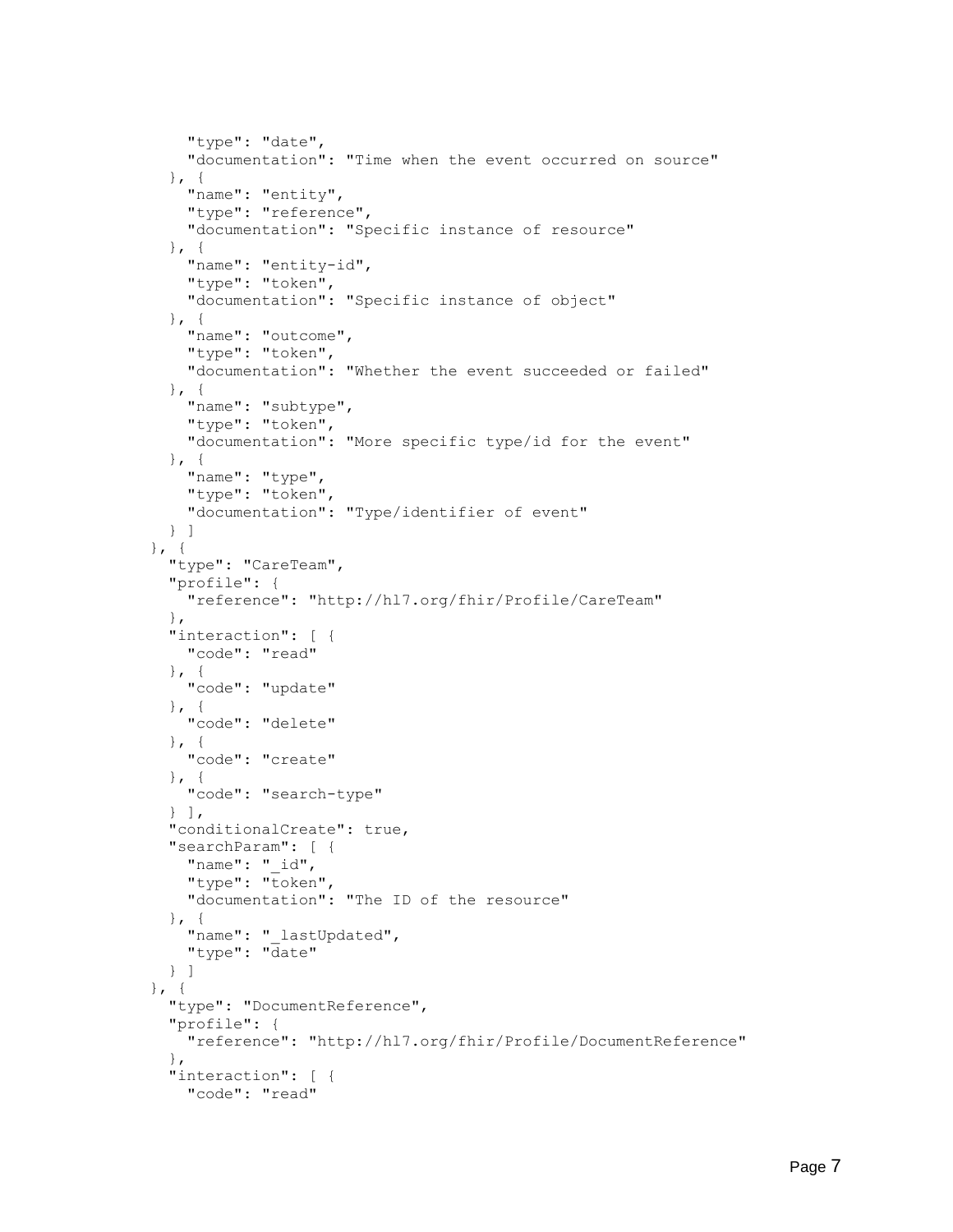```
}, { } "code": "update"
      }, { } "code": "delete"
      }, { } "code": "create"
      }, { } "code": "search-type"
       } ],
       "conditionalCreate": true,
       "searchParam": [ {
        "name": " id",
         "type": "token",
         "documentation": "The ID of the resource"
      }, { }"name": " lastUpdated",
         "type": "date"
       } ]
    }, { } "type": "Endpoint",
       "profile": {
         "reference": "http://hl7.org/fhir/Profile/Endpoint"
       },
       "interaction": [ {
         "code": "read"
      }, { } "code": "update"
      }, { } "code": "delete"
      }, {
         "code": "create"
       }, {
        "code": "search-type"
       } ],
       "conditionalCreate": true,
       "searchParam": [ {
         "name": "_id",
        "type": "token",
         "documentation": "The ID of the resource"
       }, {
        "name": " lastUpdated",
         "type": "date"
       } ]
     }, {
       "type": "Group",
       "profile": {
        "reference": "http://hl7.org/fhir/Profile/Group"
       },
       "interaction": [ {
        "code": "read"
       }, {
         "code": "update"
\}, {
 "code": "delete"
       }, {
```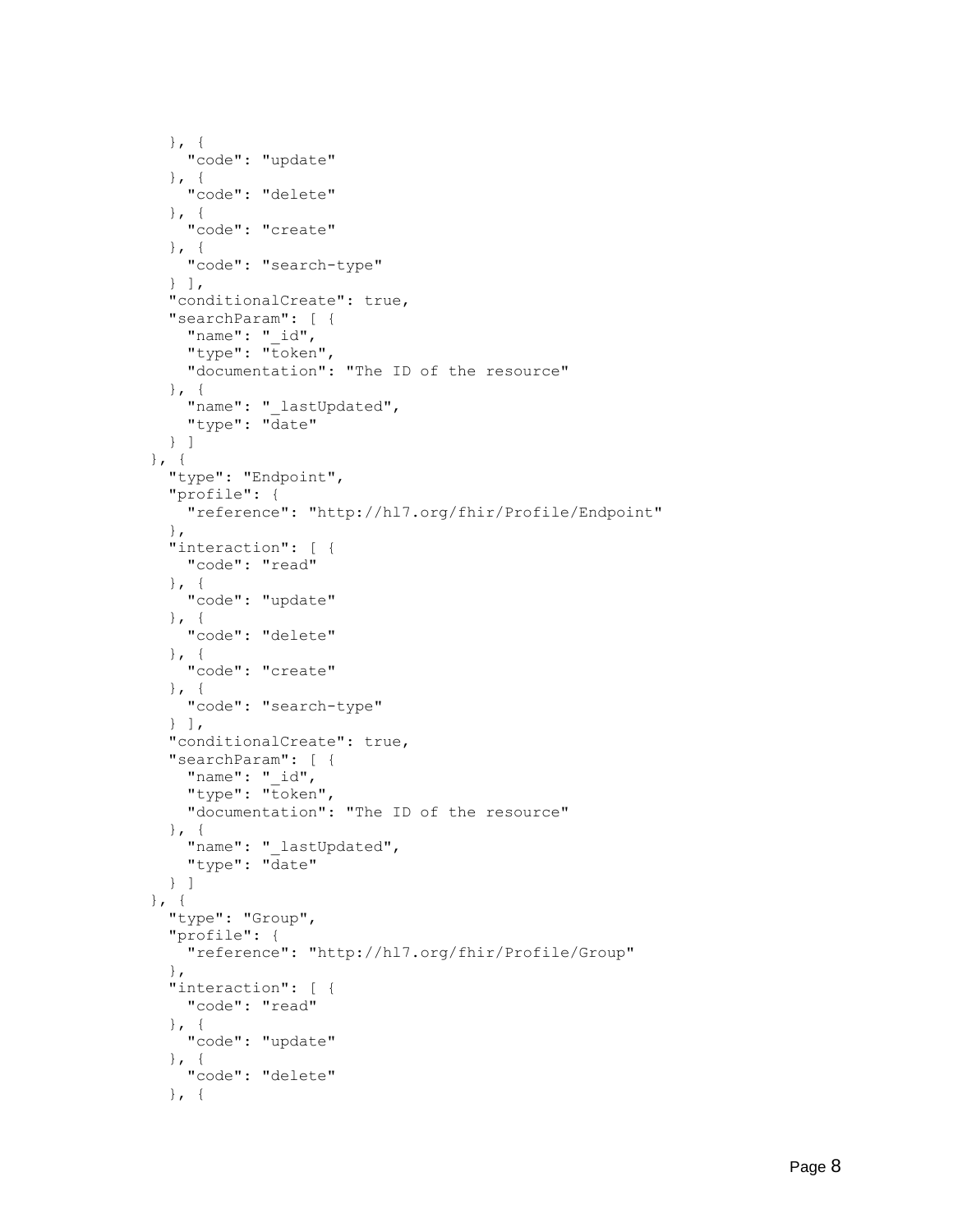```
 "code": "create"
   }, {
     "code": "search-type"
   } ],
   "conditionalCreate": true,
   "searchParam": [ {
    "name": "_id",
    "type": "token",
     "documentation": "The ID of the resource"
   }, {
    "name": " lastUpdated",
     "type": "date"
   } ]
 }, {
   "type": "ImagingStudy",
   "profile": {
     "reference": "http://hl7.org/fhir/Profile/ImagingStudy"
   },
   "interaction": [ {
    "code": "read"
  }, { } "code": "update"
   }, {
     "code": "delete"
  }, { } "code": "create"
  }, \{ "code": "search-type"
   } ],
   "conditionalCreate": true,
   "searchParam": [ {
    "name": " id",
    "type": "token",
     "documentation": "The ID of the resource"
   }, {
    "name": " lastUpdated",
     "type": "date"
   } ]
}, { } "type": "Organization",
   "profile": {
     "reference": "http://hl7.org/fhir/Profile/Organization"
   },
   "interaction": [ {
     "code": "read"
  }, { } "code": "update"
  }, { } "code": "delete"
  }, { } "code": "create"
  }, { } "code": "search-type"
  \} ],
   "conditionalCreate": true,
```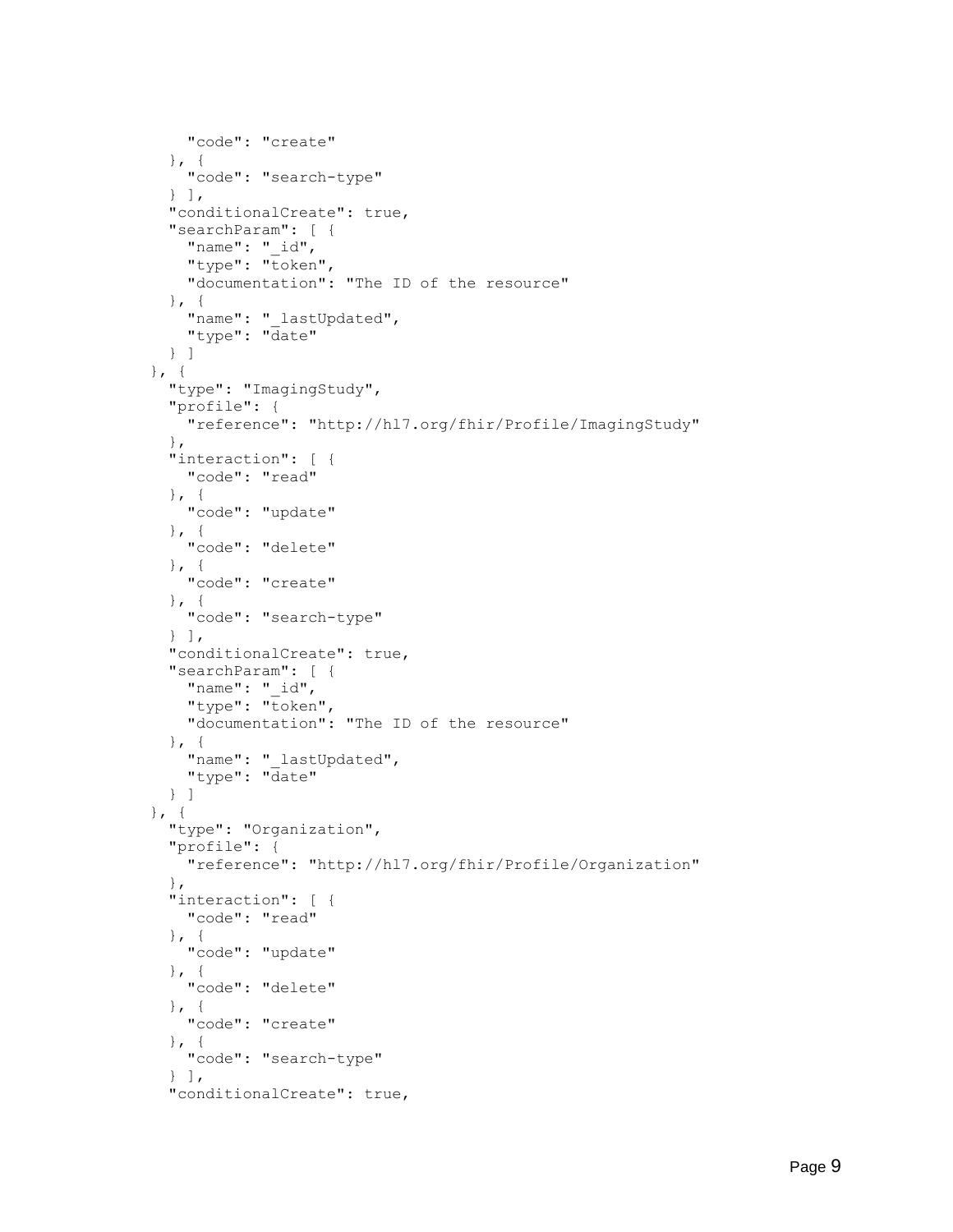```
 "searchParam": [ {
        "name": " id",
        "type": "token",
         "documentation": "The ID of the resource"
       }, {
"name": " lastUpdated",
 "type": "date"
       } ]
    }, \{ "type": "Patient",
       "profile": {
        "reference": "http://hl7.org/fhir/Profile/Patient"
       },
       "interaction": [ {
         "code": "read"
      }, { } "code": "update"
      }, { } "code": "delete"
       }, {
        "code": "create"
      }, { } "code": "search-type"
       } ],
       "conditionalCreate": true,
       "searchParam": [ {
         "name": "_id",
        "type": "token",
         "documentation": "The ID of the resource"
      }, { }"name": " lastUpdated",
         "type": "date"
       } ]
    }, { "type": "Practitioner",
       "profile": {
         "reference": "http://hl7.org/fhir/Profile/Practitioner"
       },
       "interaction": [ {
         "code": "read"
      }, { } "code": "create"
       }, {
         "code": "search-type"
       } ],
       "conditionalCreate": true,
       "searchParam": [ {
        "name": " id",
        "type": "token",
         "documentation": "The ID of the resource"
       }, {
         "name": "active",
         "type": "token",
         "documentation": "Whether the practitioner record is active"
       }, {
```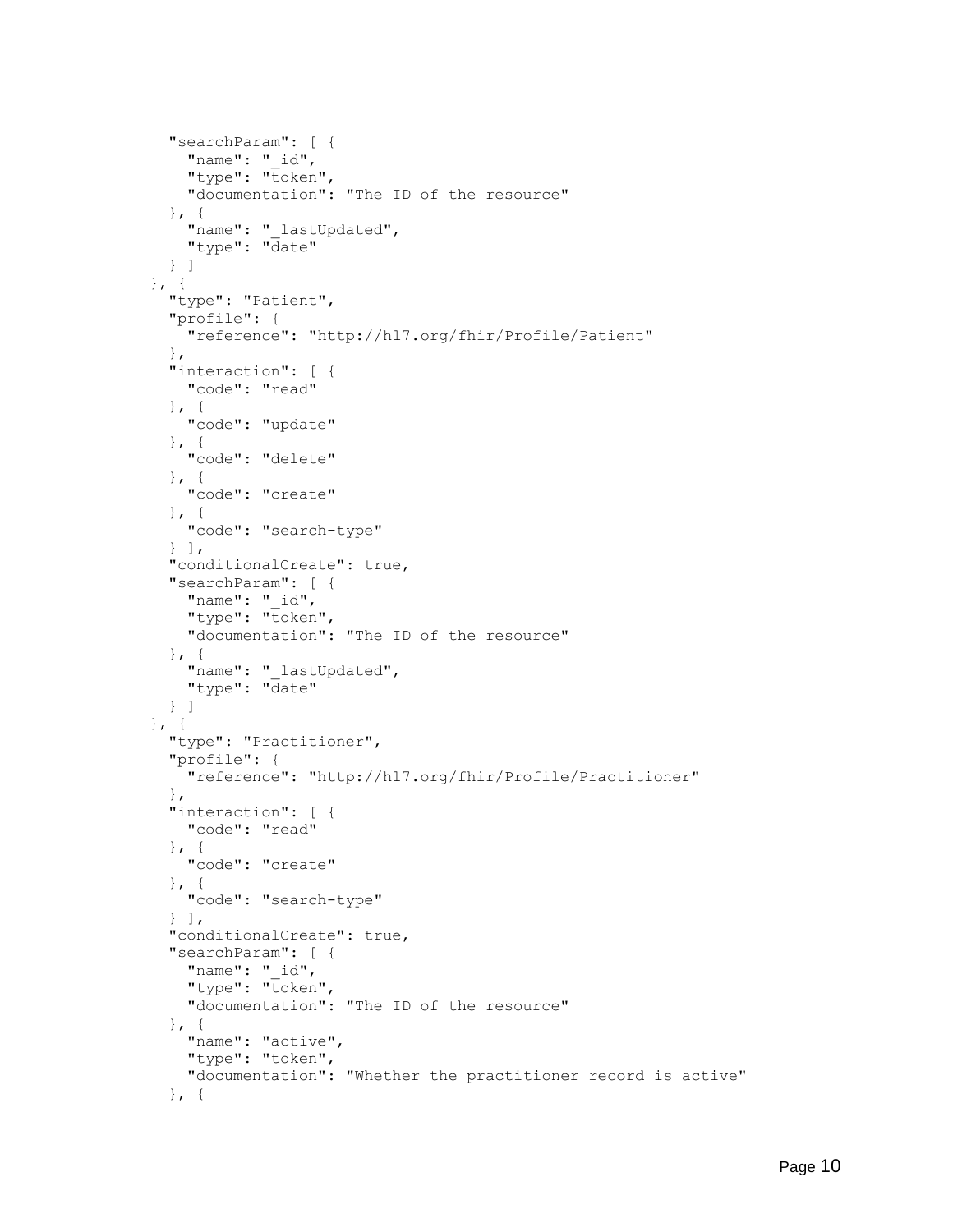```
 "name": "email",
         "type": "token",
         "documentation": "A value in an email contact"
      }, { } "name": "identifier",
         "type": "token",
         "documentation": "A practitioner's Identifier"
      }, { } "name": "name",
         "type": "string",
         "documentation": "A server defined search that may match any of the 
string fields in the HumanName, including family, give, prefix, suffix, 
suffix, and/or text"
      }, { } "name": "role",
         "type": "token"
      }, { } "name": "site",
         "type": "reference"
       } ]
    }, { "type": "Questionnaire",
       "profile": {
         "reference": "http://hl7.org/fhir/Profile/Questionnaire"
       },
       "interaction": [ {
         "code": "read"
      }, { } "code": "vread"
      }, { } "code": "update"
       }, {
         "code": "delete"
       }, {
         "code": "history-instance"
      \}, {
         "code": "create"
       }, {
         "code": "search-type"
      \} ],
       "conditionalCreate": true,
       "searchParam": [ {
        "name": " id",
        "type": "token",
         "documentation": "The ID of the resource"
      }, { } "name": "_lastUpdated",
         "type": "date"
       } ]
    }, \{ "type": "QuestionnaireResponse",
       "profile": {
         "reference": "http://hl7.org/fhir/Profile/QuestionnaireResponse"
       },
       "interaction": [ {
```